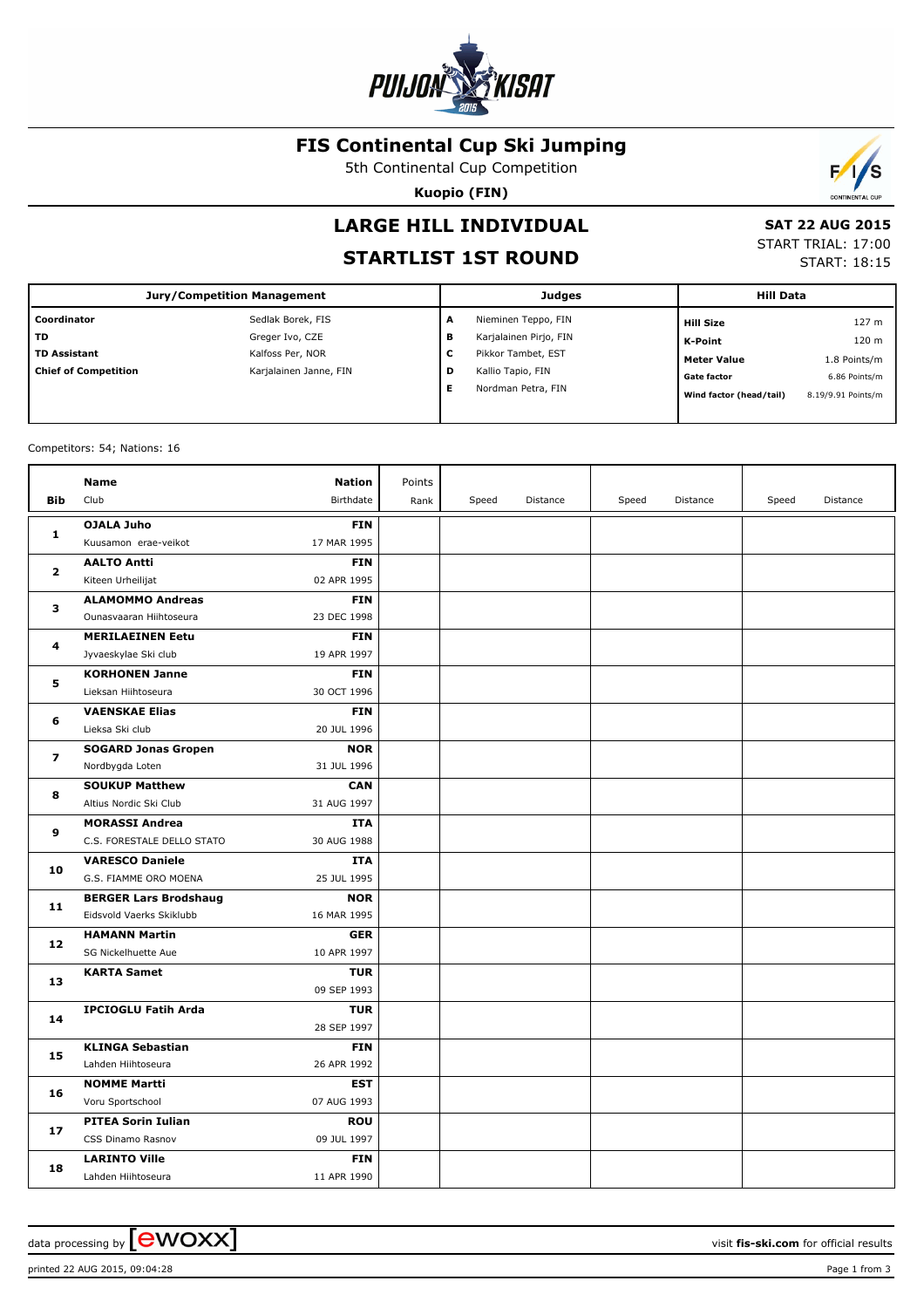

### **FIS Continental Cup Ski Jumping**

5th Continental Cup Competition

**Kuopio (FIN)**



#### **STARTLIST 1ST ROUND**

 **SAT 22 AUG 2015**

 $\overline{\phantom{a}}$ 

START TRIAL: 17:00 START: 18:15

| Bib | Name<br>Club                                                | <b>Nation</b><br>Birthdate | Points<br>Rank | Speed | Distance | Speed | Distance | Speed | Distance |
|-----|-------------------------------------------------------------|----------------------------|----------------|-------|----------|-------|----------|-------|----------|
|     |                                                             |                            |                |       |          |       |          |       |          |
| 19  | <b>AIGRO Artti</b>                                          | <b>EST</b>                 |                |       |          |       |          |       |          |
|     | Pohjakotkas/Otepaa                                          | 29 AUG 1999                |                |       |          |       |          |       |          |
| 20  | <b>TOROK Eduard</b>                                         | <b>ROU</b>                 |                |       |          |       |          |       |          |
|     | CSS Dinamo Rasnov                                           | 02 MAY 1997                |                |       |          |       |          |       |          |
| 21  | <b>SCHULER Andreas</b><br>Einsiedeln                        | <b>SUI</b><br>30 DEC 1995  |                |       |          |       |          |       |          |
|     | <b>RUDA Adam</b>                                            | <b>POL</b>                 |                |       |          |       |          |       |          |
| 22  | ZTS Zakucie Zagorz                                          | 18 NOV 1995                |                |       |          |       |          |       |          |
|     | <b>HEINRICH Tim</b>                                         | <b>GER</b>                 |                |       |          |       |          |       |          |
| 23  | Wsv Schmiedefeld                                            | 06 MAY 1995                |                |       |          |       |          |       |          |
|     | <b>MITROFAN Nicolae Sorin</b>                               | <b>ROU</b>                 |                |       |          |       |          |       |          |
| 24  | CSS Brasovia                                                | 26 MAR 1999                |                |       |          |       |          |       |          |
|     | <b>PASICHNYK Stepan</b>                                     | <b>UKR</b>                 |                |       |          |       |          |       |          |
| 25  | Kremenets ski school                                        | 09 JAN 1998                |                |       |          |       |          |       |          |
|     | <b>KALINICHENKO Vitaliy</b>                                 | <b>UKR</b>                 |                |       |          |       |          |       |          |
| 26  | Vorokhta Ski School                                         | 09 AUG 1993                |                |       |          |       |          |       |          |
|     | <b>MAURER Joshua</b>                                        | <b>CAN</b>                 |                |       |          |       |          |       |          |
| 27  | Altius Nordic ski club                                      | 20 SEP 1996                |                |       |          |       |          |       |          |
|     | <b>HOFFMANN Felix</b>                                       | <b>GER</b>                 |                |       |          |       |          |       |          |
| 28  | SWV Goldlauter                                              | 14 OCT 1997                |                |       |          |       |          |       |          |
|     | <b>SELL Adrian</b>                                          | <b>GER</b>                 |                |       |          |       |          |       |          |
| 29  | Sv Messstetten                                              | 28 APR 1998                |                |       |          |       |          |       |          |
| 30  | <b>USACHEV Egor</b>                                         | <b>RUS</b>                 |                |       |          |       |          |       |          |
|     | Perm, Center for Sports Trainig                             | 07 AUG 1991                |                |       |          |       |          |       |          |
| 31  | <b>ANTONISSEN Lars</b>                                      | <b>NED</b>                 |                |       |          |       |          |       |          |
|     |                                                             | 31 JUL 1995                |                |       |          |       |          |       |          |
| 32  | <b>CINTIMAR Muhammet Irfan</b>                              | <b>TUR</b>                 |                |       |          |       |          |       |          |
|     |                                                             | 16 JUL 1997                |                |       |          |       |          |       |          |
| 33  | <b>KYTOESAHO Niko</b>                                       | <b>FIN</b>                 |                |       |          |       |          |       |          |
|     | Lahden Hiihtoseura                                          | 18 DEC 1999                |                |       |          |       |          |       |          |
| 34  | <b>BIELA Stanislaw</b>                                      | <b>POL</b>                 |                |       |          |       |          |       |          |
|     | UKS SOLTYSIANIE STARE BYSTRE                                | 02 APR 1994<br><b>RUS</b>  |                |       |          |       |          |       |          |
| 35  | <b>TROFIMOV Roman Sergeevich</b><br>Sdushor CSP N. Novgorod | 19 NOV 1989                |                |       |          |       |          |       |          |
|     | <b>KOZISEK Cestmir</b>                                      | <b>CZE</b>                 |                |       |          |       |          |       |          |
| 36  | LSK Lomnice nad Popelkou                                    | 09 NOV 1991                |                |       |          |       |          |       |          |
|     | <b>FUCHS Tim</b>                                            | <b>GER</b>                 |                |       |          |       |          |       |          |
| 37  | SC Degenfeld                                                | 03 AUG 1997                |                |       |          |       |          |       |          |
|     | <b>JARZABEK Dawid</b>                                       | <b>POL</b>                 | $\overline{2}$ |       |          |       |          |       |          |
| 38  | TS Wisla Zakopane                                           | 03 MAR 1999                | 62.            |       |          |       |          |       |          |
|     | <b>KLYMCHUK Andrii</b>                                      | <b>UKR</b>                 | 3              |       |          |       |          |       |          |
| 39  | Kremenets Ski School                                        | 10 DEC 1994                | 60.            |       |          |       |          |       |          |
|     | <b>BARTOL Tilen</b>                                         | <b>SLO</b>                 | $\overline{7}$ |       |          |       |          |       |          |
| 40  | SSK Sam Ihan                                                | 17 APR 1997                | 55.            |       |          |       |          |       |          |
| 41  | <b>MUELLER Lukas</b>                                        | <b>AUT</b>                 | 8              |       |          |       |          |       |          |
|     | SV Villach-Kaernten                                         | 14 MAR 1992                | 54.            |       |          |       |          |       |          |
| 42  | <b>MIETUS Krzysztof</b>                                     | <b>POL</b>                 | 10             |       |          |       |          |       |          |
|     | AZS Zakopane                                                | 08 MAR 1991                | 51.            |       |          |       |          |       |          |

data processing by **CWOXX**  $\blacksquare$ 

printed 22 AUG 2015, 09:04:28 Page 2 from 3